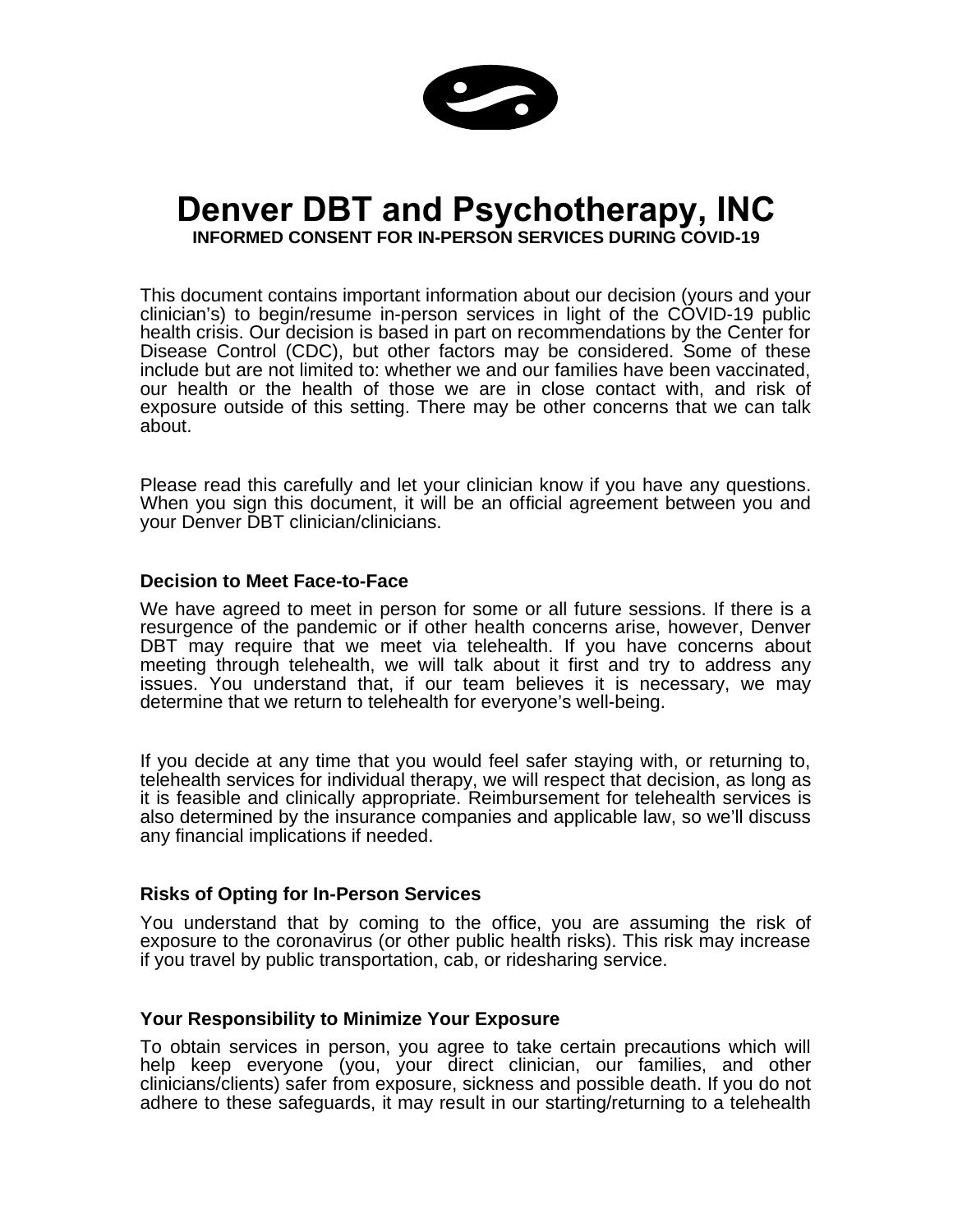arrangement. Initial each to indicate that you understand and agree to these actions:

You will be honest about your vaccination status. If you haven't been vaccinated, we'll talk about the reasons and whether it's possible to meet safely in person.

You will only keep your in-person appointments if you are symptom free.

You will cancel your in-person appointments or switch to a telehealth

appointment if you have been in contact with someone who has tested positive within the last 14 days.

 You will wait in your car or outside until no earlier than 5 minutes before our appointment time (at which point you are welcome to wait in the waiting room area or the group room if you are attending group).

You will wear a mask in the office waiting room and keep a reasonable distance from other clients and clinicians.

You will speak directly to your clinician if there is a need to bring an unvaccinated child to our office. If this is the case, you will make sure that your child follows all of these safety and distancing protocols.

If you have a job that regularly exposes you to other people who are

infected, you will discuss this with your clinician.

 Our team may change the above precautions if additional local, state or federal orders or guidelines are published. If that happens, we will talk about any necessary changes.

# **Our Commitment to Minimize Exposure**

Our practice has taken steps to reduce the risk of spreading COVID 19 within the office. These steps include implementing the above policies as well as wiping down high touch surfaces, and providing both hand sanitizer and air purifiers in each office/waiting room. Please let us know if you have questions about these efforts.

# **If You or Your Clinician Are Sick**

You understand that Denver DBT is committed to doing whatever we can to keep you, our clinicians and all of our loved ones safe from the spread of this virus. If you show up for an appointment and your clinician believes that you have a fever or other symptoms, or you have been directly exposed, we will have to require you to leave the office. For individual sessions, we can follow up with services by telehealth as appropriate.